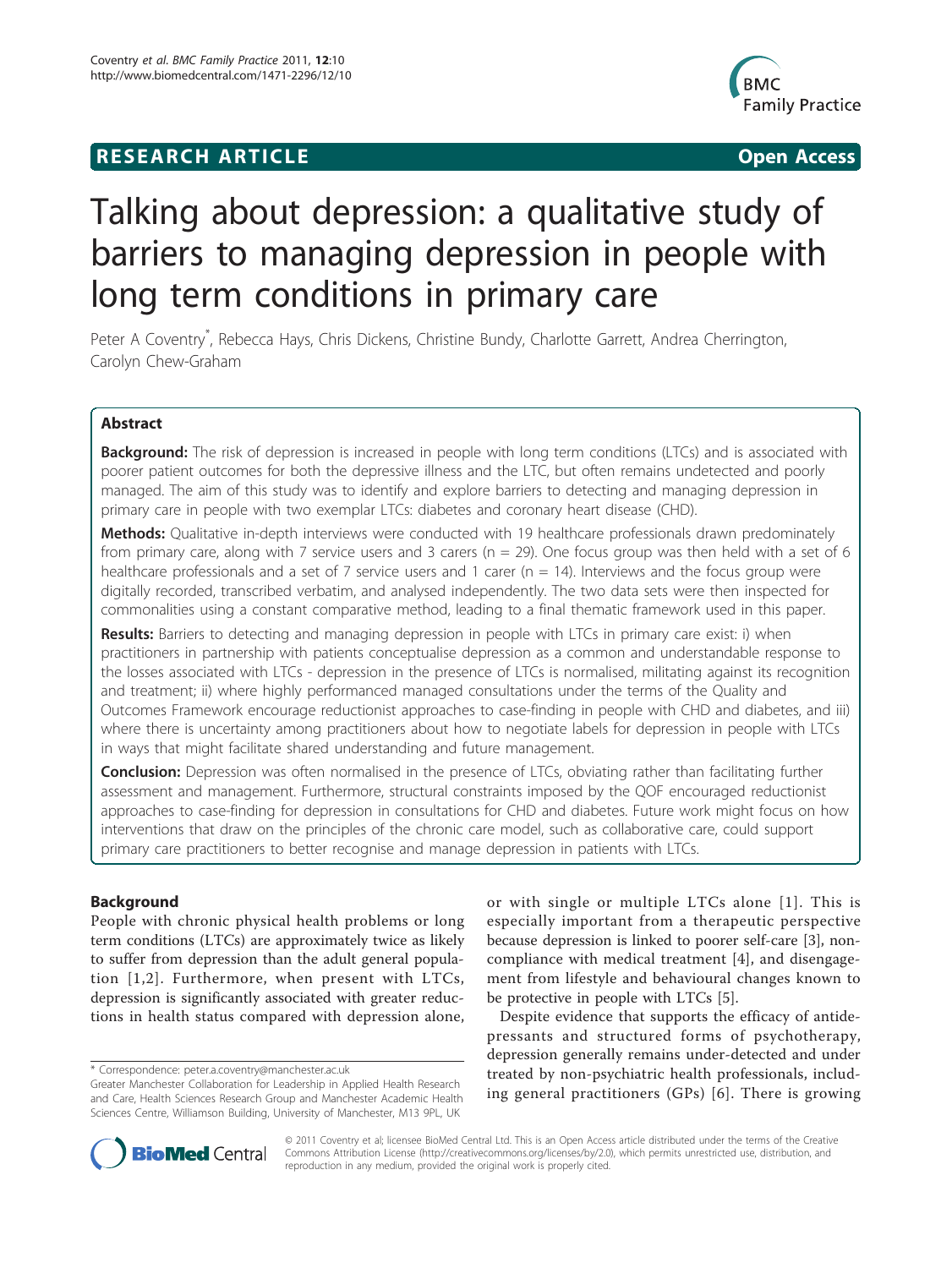recognition that the identification and management of depression is similarly problematic in the presence of LTCs. In the UK, the National Institute of Health and Clinical Excellence (NICE) have published guidelines in 2009 that incorporate stepped care models to facilitate the delivery of accessible and effective treatments for depression in people with LTCs [\[7](#page-9-0)]. Further, since 2006 in England, the quality and outcomes framework (QOF) of the general medical services contract has incentivised GPs to screen for depression in diabetes and coronary heart disease (CHD) [\[8](#page-9-0)]. However, in UK general practice, rates of antidepressant prescribing remain lower for older patients and patients with LTCs (including CHD and diabetes) and recognised depression [\[9](#page-9-0)]. Even where GPs are aware of risk factors for psychological comorbidity, there is evidence that time constraints, a lack of confidence in diagnostic acumen, and a perception that patients resist discussing emotional problems and avoid taking antidepressants hinder the management of depression in people with LTCs [\[10](#page-9-0)]. Overcoming these problems remains a challenge.

The reasons why primary care practitioners apparently struggle to recognise, diagnose and then manage depression in people with LTCs remain uncertain. We undertook a qualitative study, using in-depth interviews and a focus group with stakeholders in primary care (professionals, patients and carers), of barriers to the management of depression in two exemplar LTCs: diabetes and CHD. This exploratory work forms the first phase of a programme funded through the National Institute for Health Research Collaboration for Leadership in Applied Health Research and Care (CLAHRC). We have focused in this paper mainly on the barriers and problems encountered by professionals engaged in managing depression in people with diabetes and CHD. The results will inform the development and implementation of innovative strategies within the research programme to support and facilitate primary care practitioners to effectively detect and treat depression in people with LTCs.

# **Methods**

# Interview participants and recruitment

We purposively recruited a diverse sample of stakeholders in order to elicit views on a wide range of barriers to the management of depression in people with LTCs [[11,12](#page-9-0)]. Healthcare professionals were indentified from NHS trusts in Greater Manchester using a shortlist of relevant job roles, and invited to participate by letter. Patients with diabetes and/or CHD were recruited by distributing details of the study to healthcare professionals and volunteer organisations. Interested patients contacted the research team directly or, with consent, had their details passed on. Carers present during

patient interviews were asked if they would like to participate, and interested individuals were interviewed either with the patient, after the patient interview had finished, or on a separate occasion. Before each interview the aims of the study were explained verbally and informed consent was obtained in writing.

#### Data collection

This exploratory study used in-depth, semi-structured interviews. The schedules consisted of a list of key topic areas with open ended questions and additional prompts and explored the following areas: awareness and vulnerability to depression in LTCs, presentation and detection, management of depression, communication in the consultation, and training and development to improve services for depression in LTCs (see Additional files [1](#page-8-0) and [2\)](#page-8-0).

All interviews were carried out between January and August 2009 by two of the authors (RH and PC). The interviews took place at participants' homes or places of work, the researchers' place of work, and a community centre. Interviews were digitally audio-recorded and transcribed verbatim with consent. One respondent agreed to be interviewed but did not give consent for recording; detailed field notes were taken by the interviewer.

# Data analysis

Data analysis was concurrent with data collection to enable the incorporation of relevant emerging themes into subsequent interviews and the seeking of deviant cases [[13,14\]](#page-9-0). A thematic approach was used, incorporating principles of constant comparison, to categorise emergent and recurring themes within and between transcripts. Themes were identified using an opencoding method. A preliminary coding frame was constructed using the interview schedules to structure the themes. This was then adapted in accordance with emerging data as linked codes were grouped to form categories. Disconfirming evidence and deviant cases were sought throughout the analysis [[13](#page-9-0)].

Analysis was carried out by 3 researchers from different backgrounds (general practice, health services research and psychology) to increase trustworthiness of analysis [[15\]](#page-9-0). Transcripts were analysed independently, then emerging themes were discussed until consensus was achieved. Each transcript was analysed individually and then in groups, with the healthcare professional (providers and commissioners/managers) transcripts analysed separately from the patient and carer transcripts but with comparisons made across data sets.

#### Data triangulation: focus group

In order to assess the validity of the interview analysis, preliminary findings were presented to new and existing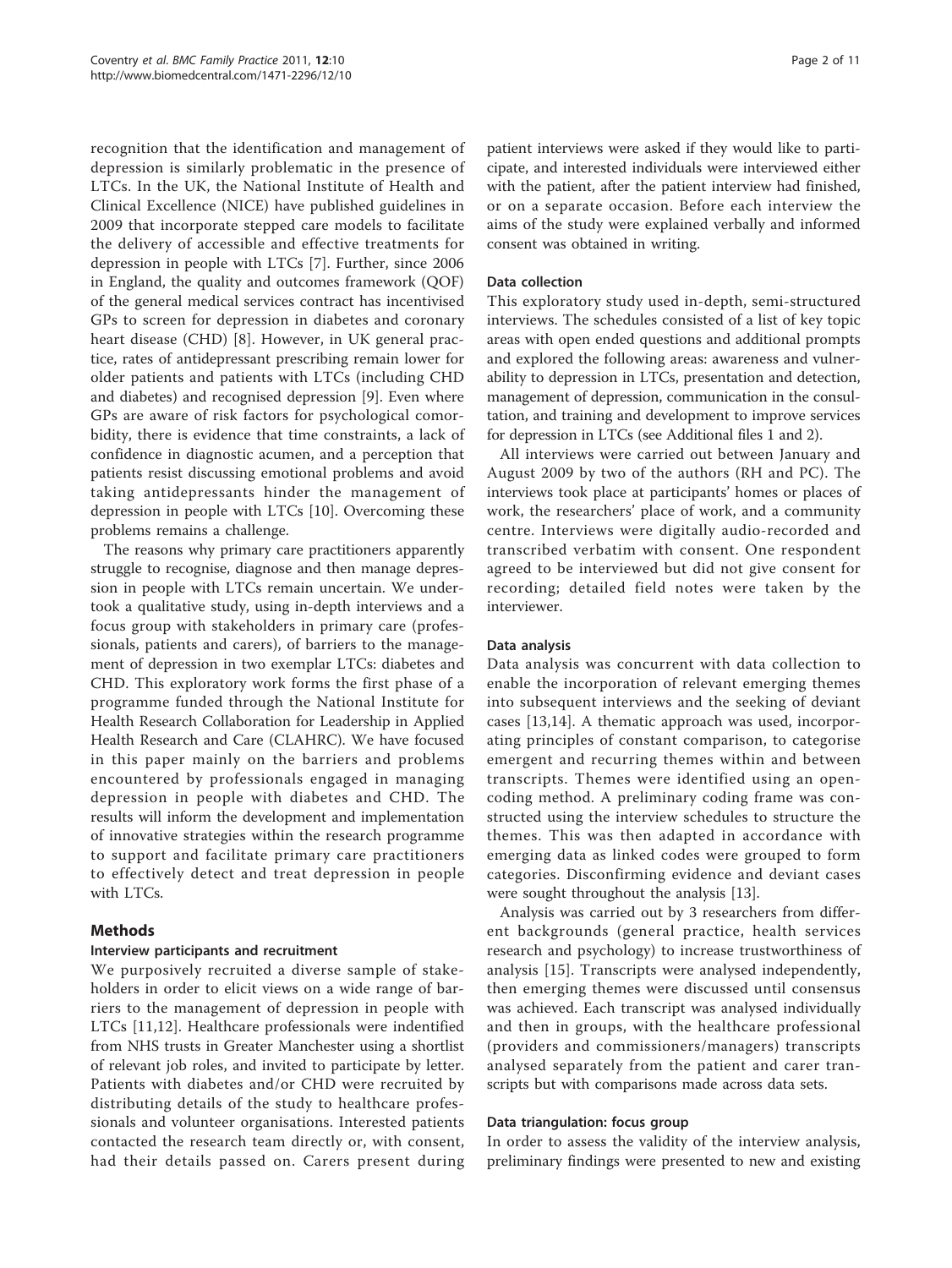participants at a focus group, in June 2009. Individuals who had previously been interviewed and expressed an interest in continued involvement in the research were invited to participate. Additional recruitment took place using the same shortlist of job roles devised for the interviews. The healthcare professionals and patients/ carers participated in separate facilitated group discussions about barriers to managing depression in people with LTCs. With consent, these discussions were audiorecorded and transcribed verbatim. Analysis of the transcripts was conducted in the same way as for the interview data. The data from the focus group served to triangulate the data collected from interviews, removing uncertainty about the interpretation of findings from the interviews.

# Ethical approval

The interview study (08/H1004/150) was given ethical approval by Salford and Trafford Local Research Ethics Committee; and the focus group study (09/H1015/20) was given ethical approval by Cumbria and Lancashire A Research Ethics Committee.

# Results

In-depth, semi-structured interviews were carried out with 19 healthcare professionals, 7 patients and 3 carers. The focus group was attended by 4 of the original interview participants and an additional 5 healthcare professionals and 5 patients (see Tables [1](#page-3-0) and [2\)](#page-4-0).

Key themes that emerged from both the interviews and focus group suggest that barriers to effective patient centred care for depression in people with LTCs are manifest: i) when professional and patient narratives about awareness of and vulnerability to depression in the presence of LTCs lead to the normalisation of distress; (ii) where there is uncertainty among professionals about moving from awareness of emotional problems to formal screening for depression in the context of QOF; and iii) where there is uncertainty about how professionals and patients negotiate labels for depression. In this paper we draw primarily on professional perspectives from the interviews, and include patient and carer data where relevant. Data from the focus group is used to supplement findings from the interviews. Illustrative data is given and identified by respondent number and interview or focus group.

# Awareness and heightened vulnerability to depression

There was widespread recognition among GPs that the consequences and symptom burden of LTCs can account for heightened vulnerability to depression among people with diabetes and CHD. GPs often conceptualised depression in LTCs in comparable terms to late-life depression - as 'inevitable' and as a 'normal' consequence of living with a LTC:

"Once you're told you've got some sort of chronic disease it upsets your equilibrium, it upsets the way you see yourself, you lose your autonomy in terms of your health. It impacts on your family. So all of those are bound to have...a psychological impact on...you as a patient." [HCP01]

"...the disability and the handicap that they [LTCs] cause, or the intrusion certainly...weigh heavily on patients' minds..." [HCP14]

The notion that depression in people with LTCs is inextricably linked to losses associated with physical decline and possibly old age was reflected in patients' accounts about their mental health:

"...sometimes it comes over me sometimes and I think well you know I was so fit, why has all this happened to me you know? And I have a bit of a cry ... it's a very hard pill to swallow when you've been so active." [SU04]

"...at my age when I went through the change your emotions do change anyway, it's all about getting older and accepting that you are getting older and... and I do think that plays a big part..." [SU01]

Compared with GPs, nurses and allied health professionals articulated their understanding about the relationship between mental health and LTCs in more equivocal terms. Whilst many construed depression as an understandable reaction to living with a LTC, some nurses acknowledged the possibility that precipitating factors for depression might also stem from social and economic disadvantage:

"...sometimes it's not because of the diabetes, sometimes it's because of life itself, we have a credit crunch on, so things are getting worse. And we work in an area here that's got high unemployment and high social problems...I don't necessarily know whether it's [depression] because of the disease, or because of their social conditions." [HCP05]

Clinicians suggested that depression in people with LTCs was insidious in onset and this might account for why these patients (and doctors) sometimes struggle to discriminate between changes in their mood and their general state of ill health:

"I think they could well not recognise the symptoms [of depression] in themselves, particularly if they've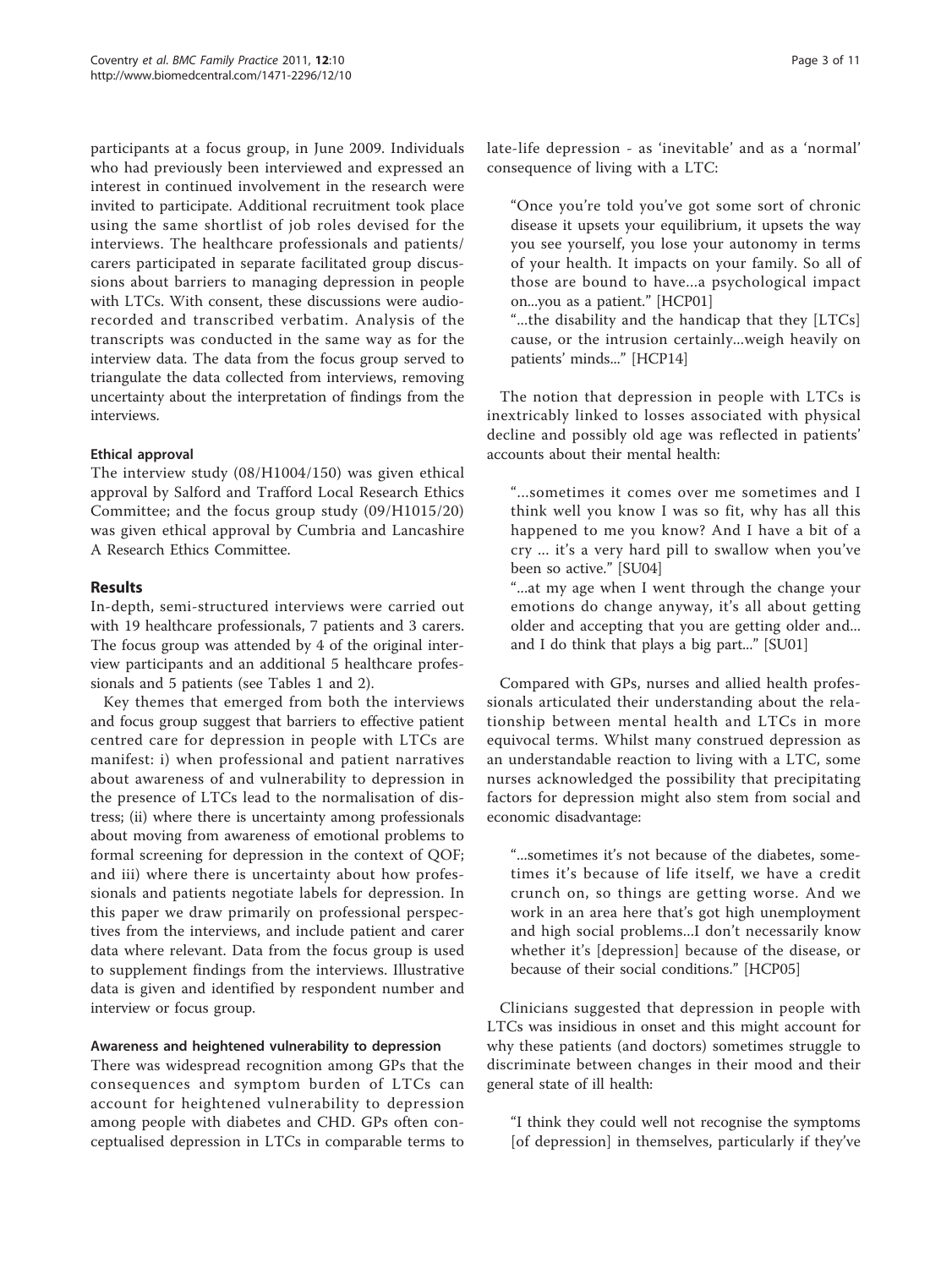| <b>HCP</b> | Study    | Profession                                        | Age       | Gender | Ethnic group                |
|------------|----------|---------------------------------------------------|-----------|--------|-----------------------------|
| HCP01      |          | GPSI in CHD                                       | $51 - 60$ | Male   | Mixed race                  |
| HCP02      |          | Advanced Practitioner                             | $41 - 50$ | Female | White British               |
| HCP03      |          | GPSI in Mental Health                             | $51 - 60$ | Male   | White British               |
| HCP04      |          | GP                                                | $51 - 60$ | Male   | White British               |
| HCP05      |          | Practice Nurse                                    | $41 - 50$ | Female | White British               |
| HCP06      |          | Diabetes Nurse                                    | $41 - 50$ | Female | White British               |
| HCP07      |          | CHD Nurse Clinical Lead                           | $41 - 50$ | Female | White British               |
| HCP08      |          | GP (with ethnic minority interests)               | $31 - 40$ | Male   | British Asian - Bangladeshi |
| HCP09      |          | Primary Care Mental Health Worker                 | $21 - 30$ | Female | White British               |
| HCP10      |          | Consultant in Psychological Medicine              | $51 - 60$ | Female | White British               |
| HCP11      |          | Equality and Diversity Advisor                    | $51 - 60$ | Female | African-Asian               |
| HCP12      |          | GP (with ethnic minority interests)               | $41 - 50$ | Male   | British-Asian Pakistani     |
| HCP13      |          | GPSI in Mental Health & PBC                       | $51 - 60$ | Female | White British               |
| HCP14      |          | GPSI in Diabetes                                  | $41 - 50$ | Male   | White British               |
| HCP15      |          | Consultant Diabetologist                          | $41 - 50$ | Male   | White British               |
| HCP16      |          | Clinical Psychologist                             | $41 - 50$ | Male   | White British               |
| HCP17      |          | Occupational Therapist                            | $41 - 50$ | Female | White British               |
| HCP18      | $I + FG$ | Associate Director for Primary Care Commissioning | $41 - 50$ | Female | White British               |
| HCP19      |          | Manager of a Third Sector group                   | $41 - 50$ | Male   | British-Asian Indian        |
| HCP20      | FG       | Practice Nurse                                    | $51 - 60$ | Female | White British               |
| HCP21      | FG       | GPSI in Mental Health                             | $31 - 40$ | Female | White British               |
| HCP22      | FG       | Primary Care Mental Health Worker                 | $21 - 30$ | Female | White other                 |
| HCP23      | FG       | Liaison Psychiatrist                              | $31 - 40$ | Male   | Indian                      |
| HCP24      | FG       | Locality and Project Manager                      | $31 - 40$ | Female | White British               |

<span id="page-3-0"></span>Table 1 Health Care Professional (HCP) Participant Demographics for Interview (I) and Focus Group (FG) Studies

GP : general practitioner; GPSI: general practitioner with special interest.

been quite slow onset...I think if you've had something major that's happened and you've gone into a deep depression you recognise there's a huge great big change, whereas if something's quite slow it's just kind of accepted as part of your everyday life. And no they don't recognise it then." [HCP05]

Clinicians also suggested that variation in patients' ability to recognise depression might be explained by the tendency for patients with diabetes and chronic heart problems, (especially people from black and minority ethnic [BME] groups), to attribute psychological symptoms to disability associated with their physical condition:

"...somebody's got heart failure, say mild heart failure, but as a result [their] breathing isn't as good. Feeling depressed, their breathing will be worse, rather than feeling it as a depression." [HCP03] "I think sometimes they [BME patients] might attribute their symptoms [of depression] to the...illness itself, rather than to the consequences of the illness..." [HCP01]

In articulating their awareness of heightened vulnerability to depression in diabetes/CHD, clinicians coconstructed with patients a normalising narrative about depression that might obviate rather than facilitate efforts to move towards formal identification and later, treatment of depression as a separate clinical entity.

# From awareness to identification and assessment

In primary care in England, screening for depression in diabetes and CHD is incentivised by the QOF [[8\]](#page-9-0). Screening for depression was described as taking place during annual review consultations, often by nurses, but the GPs who took part in this study reported various levels of engagement in the identification and management of depression in people with LTCs. Opinion amongst GP respondents was divided about the extent to which the QOF had changed working practices associated with identifying mental health problems, especially in the context of consultations for diabetes/CHD. Some GPs cautiously embraced opportunities to more routinely screen for depression using tools such as the Personal Health Questionnaire (PHQ-9) [[16\]](#page-9-0):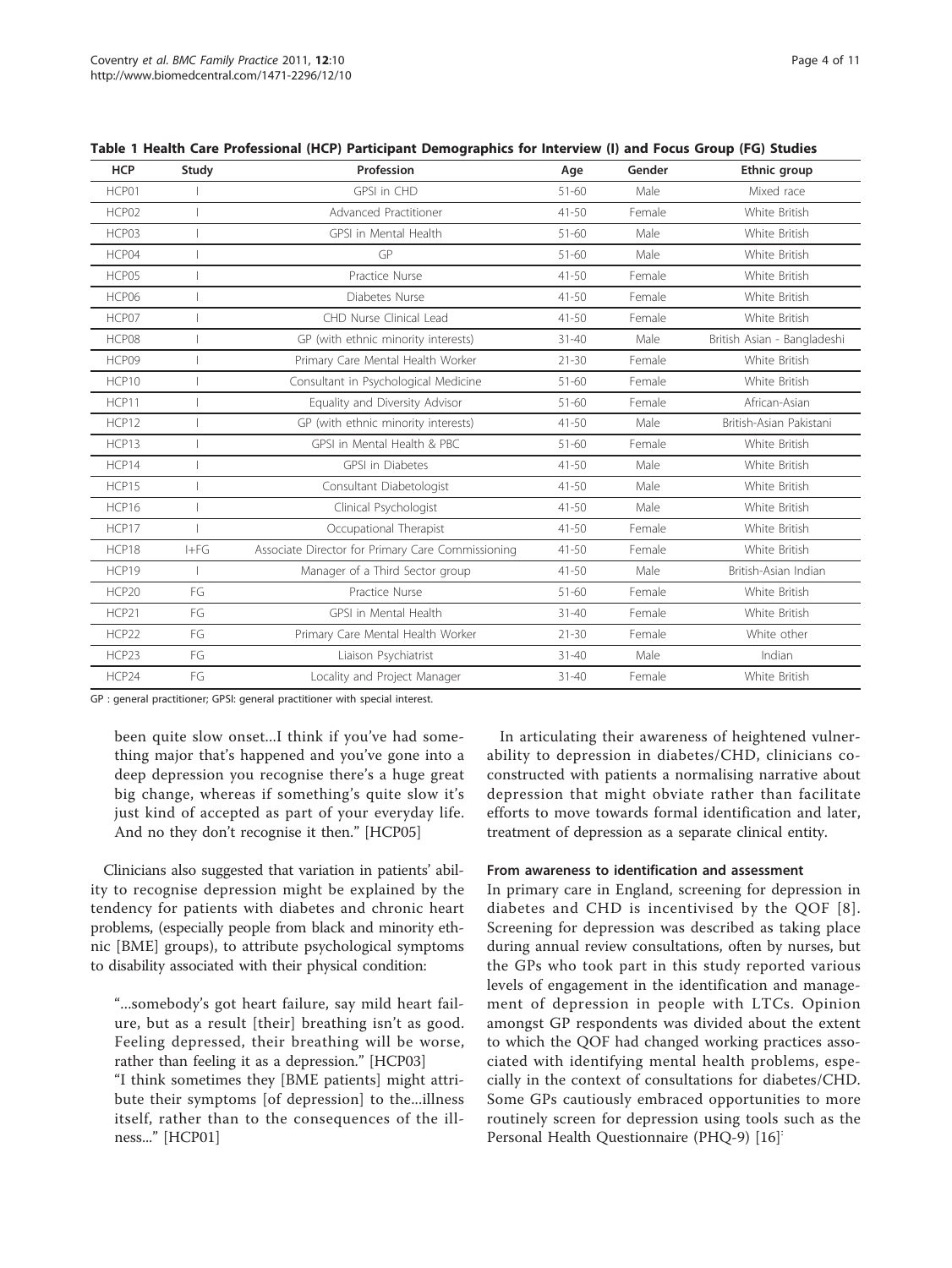| SU/CA            | Study              | Patients' LTC    | Age       | Gender | Ethnic group                    |
|------------------|--------------------|------------------|-----------|--------|---------------------------------|
| SU01             | $\vert$ *          | <b>Diabetes</b>  | $51 - 60$ | Female | White British                   |
| SU <sub>02</sub> |                    | CHD              | $61 - 70$ | Male   | White British                   |
| <b>SU03</b>      | HFG                | CHD              | 71-80     | Male   | White British                   |
| <b>SU04</b>      |                    | Diabetes and CHD | $61 - 70$ | Female | White British                   |
| SU <sub>05</sub> |                    | <b>CHD</b>       | $61 - 70$ | Male   | White British                   |
| SU <sub>06</sub> | $HFG*$             | CHD              | $61 - 70$ | Male   | White British                   |
| SU <sub>07</sub> | $ ***$             | Diabetes and CHD | $61 - 70$ | Female | Asian Pakistani                 |
| SU <sub>08</sub> | FG**               | Diabetes and CHD | $51 - 60$ | Female | British Asian                   |
| <b>SU09</b>      | FG                 | Diabetes and CHD | $51 - 60$ | Male   | British Asian - Pakistani       |
| <b>SU10</b>      | FG                 | <b>Diabetes</b>  | $61 - 70$ | Female | White British                   |
| <b>SU11</b>      | FG                 | Diabetes and CHD | $41 - 50$ | Male   | African-Asian Indian            |
| <b>SU12</b>      | FG                 | <b>Diabetes</b>  | $51 - 60$ | Female | Black African-Caribbean-British |
|                  |                    |                  |           |        |                                 |
| CA01             |                    | CHD (SU02)       | $61 - 70$ | Female | White British                   |
| CA02             | $I + FG$           | CHD (SU03)       | 61-70     | Female | White British                   |
| <b>CA03</b>      | $\vert\mathcal{H}$ | CHD (SU05)       | 61-70     | Female | White British                   |

<span id="page-4-0"></span>Table 2 Service User (SU) and Carer (CA) Participant Demographics for Interview (I) and Focus Group (FG) Studies

\*Interviewed alone - other interviews carried out with carer or service user present.

\*\*Discussion conducted through an interpreter.

"...one of the good things that's happened recently with QOF targets and parameters...is to screen for depression so its something that we are now actively doing and may not have done four or five years ago" [HCP12].

Other GPs were more equivocal in their judgements about how the QOF had changed screening and assessment practices, highlighting concerns that its introduction had, at best, formalised practices that were already largely routine, especially for those with an interest in mental health and, at worse, led to a more bureaucratic and less engaged approach to identifying depression:

"...most of them [GPs] are not actually doing anything new they are just doing it in a slightly different way now to make sure that they get the points and a lot of that is just simply recording what they were already always doing..." [HCP08]

In the context of busy and demanding annual checkups, some practice nurses, along with GPs, suggested that screening for depression in people with diabetes/ CHD might be relegated to the margins and become something to be disposed of to free up time for other QOF priorities:

"If you've then identified...depression on a PHQ-9 then go onto...diabetes...which increases your workload again because there's a lot of other things that now with depression you've got to do for QOF, so you're increasing your workload, so as well as everything else, you've not got resources and you're also increasing your own workload." [HCP20\_FG]

Aside from logistical issues, efforts to formally identify depression using tools recommended under the QOF were also compromised where patients' first language is not English. This was true for multi-lingual clinicians as well as for clinicians who only spoke English:

"... they [PHQ-2/9] are very difficult to translate and they are very difficult to use in certain languages and I am not very linguistically gifted...sometimes I really struggle and sometimes I ask very basic questions but I can't really go into it..." [HCP12].

However, although clinicians highlighted the ways in which QOF-centric practices might militate against effective screening in patients with LTCs, there was equal voice given to the notion that management of diabetes/CHD in primary care afforded opportunities for frequent contact with patients not possible in outpatient clinics in secondary care:

"...even though it may only be ten minutes at a time and they feel that they get a brief time with us I still think you know, four, ten minute appointments in six weeks does give you a degree of rapport whereas three months in a hospital and you might see a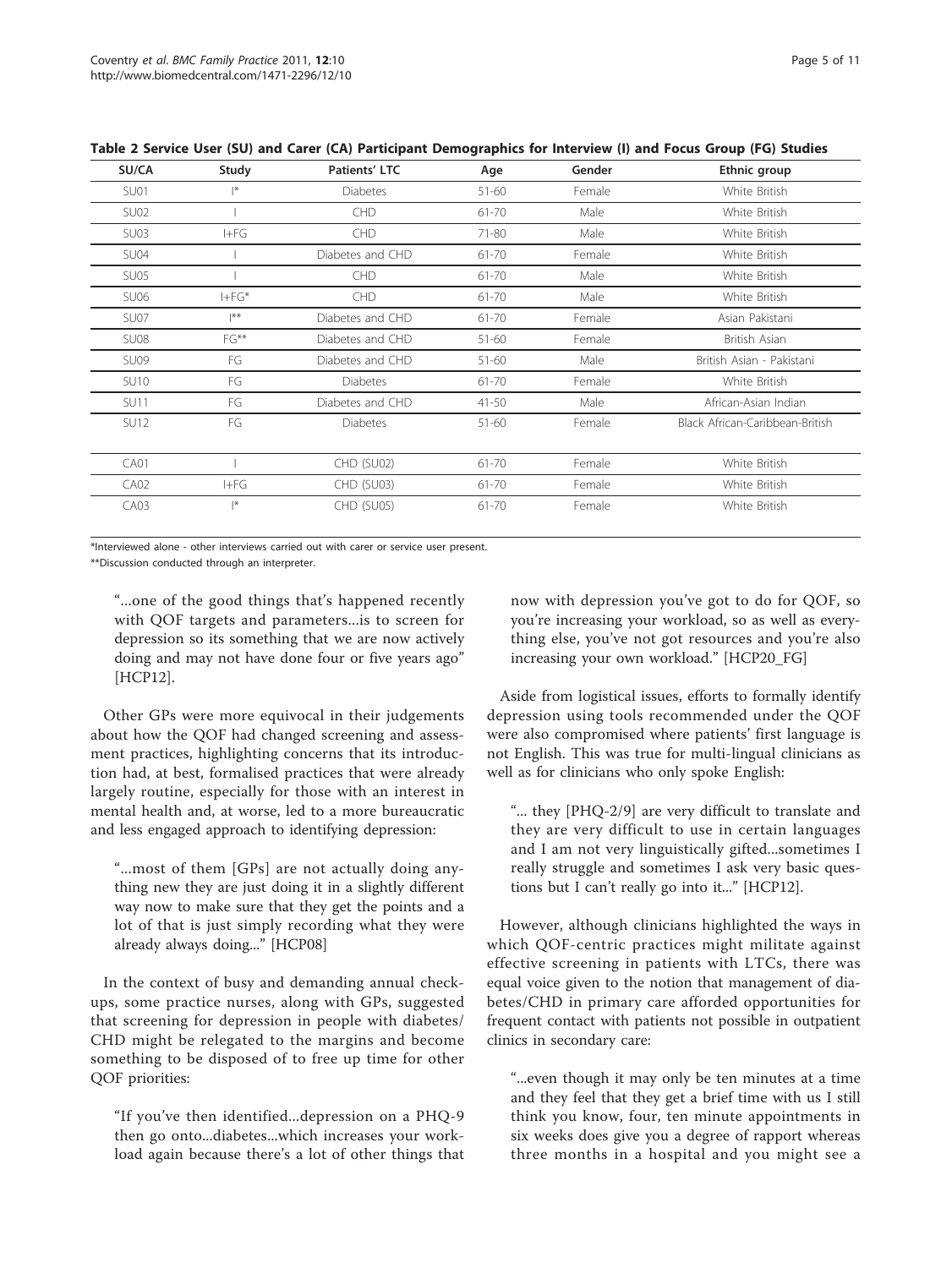junior doctor one of those times and a consultant so you don't have continuity..." [HCP14]

Continuity of care is a key principle of general practice, but thought to be especially important in managing people with long term, life-limiting illnesses [[17\]](#page-9-0). In developing longitudinal relationships with patients with diabetes/CHD, clinicians suggested they could weave into their consultations more subtle and responsive methods of identifying depression that privileged judgement and intuition over formal screening:

"...if I had seen the patient a few times and got to know them and got the feeling that all the problems they are having are you know, I would bring it up, either just asking them if they felt down or how are they feeling about it all..." [HCP08]

Equally, whilst there might be pockets of resistance to formal assessments of depression, there was an understanding among GPs that screening for depression with the PHQ in diabetes/CHD could be a positive experience for patients:

".. some patients just don't like doing it, but I think most people do, especially because I think it validates...their symptoms and also reinforces the fact that we are taking an interest in them." [HCP14]

In describing strategies to identify depression in diabetes/CHD participants drew attention to tensions between work practices that favoured disposal of screening in the context of annual check-ups, and practices that blended formal assessments with patient centred approaches. How clinicians resolve these countervailing tensions can subsequently affect the next steps along a pathway towards agreeing management of depression in patients with LTCs.

# Negotiating the label - depression as a negotiated identity

Clinicians described how patients with LTCs with identified depression commonly resisted using mental health labels to describe changes in their mood. This was particularly true of patients who were thought to be somatising or who attributed their low mood to old age or illness, but also of patients who perceived depression as a sign of weakness or of 'letting themselves down':

"...it's a sign of failure I think to think you've got depression, that you're not coping, and people don't like to be looked at that way, and therefore they will say 'I'm fed up'...then they'll answer yes to both of our screening questions. And I say, well do you think, is there any chance you could be depressed? 'Oh no, no, I'm just really, really fed up'." [HCP05]

Where depression was perceived as long standing as opposed to of recent onset, clinicians described patients as equally reticent to draw on a narrative that reinforced their depression as a recognisable entity. Moreover, GPs acknowledged that there is a tendency to collude with patients in avoiding talking about depression, especially where patients have a history of disengagement with services or where patients are thought to be overwhelmed by other, long term co-existing problems:

"I've got quite a few patients [with LTCs] I can think of who've got long term mental health problems who just don't really want to address them. And it takes an effort to, well I suppose there's two issues, one is do I want to spend the time raising it? Two is, is it kind, or is it intrusive?" [HCP04]

For their part some patients acknowledged that they rarely prompted their GPs to talk about depression, preferring to label it as transient in nature and more akin to low mood:

"...if I do go to see him [the GP], it's usually about something else and I don't really think to say anything about it [the depression]...because it is not something that is happening continually...it is something that happens now and again and you just get low with it...to be honest I've not really told him [the GP] you know. [SU04].

All participants who had experience of serving immigrant and ethnic minority groups recognised that deficits in language skills, on the part of both practitioners and patients, can lead to unsatisfactory and difficult discussions about screening results and depression diagnoses:

"I think it's harder to...[talk] about mental health issues with people who struggle to communicate in English, because that's how I know how to communicate. It's difficult to know if they're understanding what you're asking, and then conversely I'm not sure I'm understanding what they're trying to tell me." [HCP01]

Clinicians suggested that depression as a label or concept might not be readily assimilated by patients from BME groups, leading to concerns that talking about mental health might invoke culturally inappropriate language:

"...I guess you have to be careful with the language you use because you...could cause offence." [HCP08]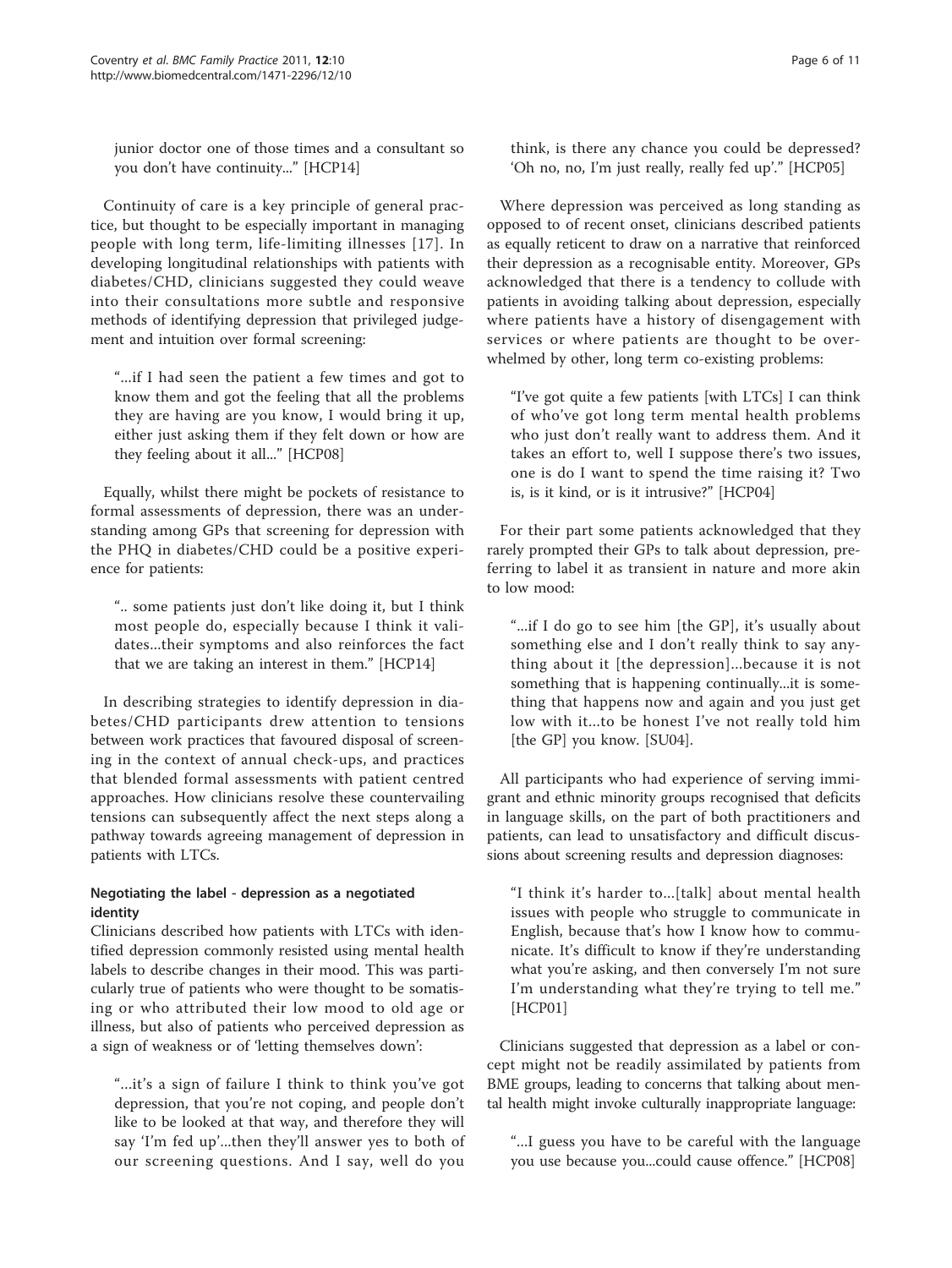Patients from BME groups acknowledged that unlike physical health, cultural prohibitions about mental health or psychological labels meant that conversations about depression were fraught with difficulty, often leaving them with no one to turn to:

"...it's the stigma that is attached to the psychology aspects of it. If you go and say you're diabetic, then that is accepted and it's easier to engage with...But when it comes to the issue of depression, then it's a whole different ball game. If I'm feeling depressed, who do you talk to about it?" [SU09\_FG]

Where patients' first language was not English, GPs reported using interpreters, but this approach only partly resolved communication problems. Rapport and trust between doctors and patients were seen as key to facilitating discussions about depression, but clinicians noted that consultations with interpreters (even in secondary care where there are dedicated link workers) often lacked transparency and necessitated a reliance on non-verbal communication:

"I think certainly with any sort of emotional work, its very difficult, you don't know...what's actually being said...I suppose you have to use other clues more ...you are more attentive to body language and facial expression and things like that...it can be very difficult...when there is a big conversation going on between the interpreter and the person and only two words come back to you and you don't know what the rest has been said..." [HCP13]

As well as differences in language, problems talking about depression with patients from BME groups might also relate to fears among patients that interpreters (and GPs from the same ethnic minority) might breach confidentiality:

"...there is a stigma attached to saying that they [BME patients] have a mental health problem... there may also be some issues about people not appreciating how confidential...the consultation is so there might be some anxiety around disclosing information that they think might actually...be disseminated into the wider public, into communities..." [HCP08]

To overcome barriers that are partly attributable to language and cultural difference, clinicians described ways of talking about depression that moved beyond a focus on semantics to include descriptors that were meaningful and acceptable to patients:

"...the way I would approach it would be to try and find the language, I don't just mean sort of English versus Urdu, I think its more a question of trying to find a way of explaining things to people that makes sense to them..." [HCP13]

To discuss depression in ways that resonated and had salience with patients' own understandings about mental health, clinicians described techniques they used which avoided using explicitly psychological or diagnostic labels:

"...I don't want to take a patient down a psychological path if there's no need to...With some patients also, 'well it's stress' that's all they need to know, that's all they want to know...'stress' covers a whole host of sins..." [HCP03]

However, clinicians acknowledged that by talking about depression in ways that were familiar and acceptable to patients they might over simplify their message:

"You do your best, like you can minimise it a bit too much sometimes you know, by sort of, saying...'are you feeling a bit down at the moment?' it makes it sound...[like] it's not that serious. It's sometimes hard to get a balance by not wanting to scare people off by saying 'depression' and not wanting to trivialise it or minimise it..." [HCP21\_FG]

For groups that were perceived as most resistant to biomedical labels for depression such as older adults or people from BME communities, GPs, especially those with mental health expertise, described using allegorical methods such as story telling or figurative language to facilitate discussions about depression:

"I mean in mental health you use quite a lot of metaphors because it's an easier way of just explaining, because there's no pictures, no scan, so I sort of use a metaphor, sort of like a kind of picture." [HCP03]

Agreeing a label was therefore seen by practitioners as a key step towards supporting patients with LTCs manage their depression:

"...you really need them to get them to buy into the fact that, first of all do they agree that they are depressed, if they agree, do they agree that it is a situation that they want to improve and do they feel that I can improve their lot and sometimes they won't accept the diagnosis or they don't accept that there is anything that needs doing." [HCP14]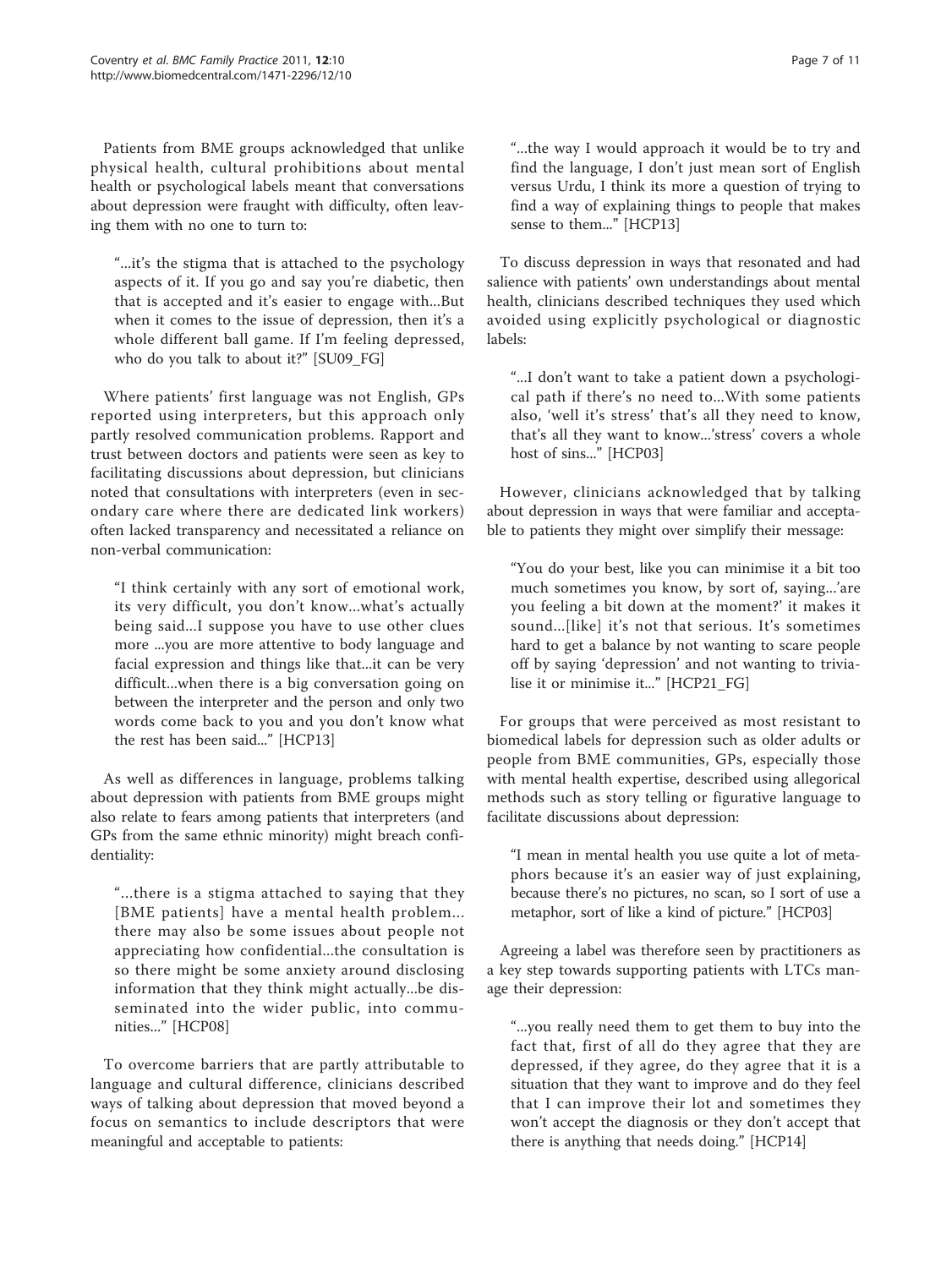Ultimately, regardless of which approach was used to discuss mental health problems, clinicians stressed that opportunities to treat depression in the presence of LTCs rested in part on patients' ability and willingness to conceptualise depression as an identifiable and manageable problem.

#### **Discussion**

#### Main findings

Practitioners and patients differed in their ability to explain and recognise depression in the presence of LTCs, but both engaged in attributional styles that normalised distress. In the context of highly managed and time-limited consultations the normalisation of depression in people with LTCs underscored tensions between template driven approaches to case-finding, and strategies that were less regimented and more patient centred. Further, in addition to logistical issues, differences in language, culture and conceptual models about depression restricted practitioners ability to negotiate and agree labels with patients with LTCs about managing the depression.

#### Limitations

The samples for both the interviews and focus group included only a relatively small number of practitioners per professional role. However, given that LTCs are often managed by multi-professional teams the samples for the interviews and focus group reflected the broad range of roles that are engaged in the delivery and commissioning of primary care services for people with LTCs. Secondly, patients and their carers are underrepresented in the samples for the interviews. In this study, our primary aim was to generate data about barriers to depression care in LTCs drawn from professional perspectives, but to support these findings with data from service users and carers. This is because professional perspectives are likely to be critical to informing service redesign and training interventions to improve quality of depression care in LTCs. Service user perspectives figured more prominently in the focus group and will do so in future evaluations of such interventions as part of the CLAHRC programme. Category saturation was not achieved in the data-set of patient/ carer interviews. Thirdly, some participants were involved in both the interviews and the focus group and their opinions may well not be representative of professionals and users not engaged in research. Additionally, participants who had previously been interviewed could have been sensitised to the broad aims and objectives of the study in ways that may have biased their assessments and contributions during the focus group. However, conducting a focus group after in-depth interviews is in keeping with methodological triangulation whereby

different techniques and perspectives are used to investigate a single problem, removing uncertainty about the interpretation of preliminary findings [[18\]](#page-9-0).

#### Comparisons with previous research

A range of patient, practitioner, and structural and organisational factors are known to collectively or independently constrain optimal management of depression in primary care. Under-recognition might stem from patient attitudes and beliefs about depression that can shape attributional styles that relegate depression to either somatic symptoms, or as a normal response to difficult life events [[19](#page-9-0)]. For their part, professionals' conceptualisations of depression as normal and justifiable, especially in older adults and those with difficult lives, underscores therapeutic nihilism in primary care [[20\]](#page-9-0). Unlike in other primary care encounters where normalisation may be contested by patients and lead to a cascade of (possibly unwarranted) diagnostic and therapeutic interventions [\[21](#page-9-0)], we found that professionals and patients co-constructed a normalising discourse about depression that militated against its recognition in the presence of a LTC. This points up the salience of previous findings about professionals' reluctance and patients' reticence to discuss depression in the context of LTCs [[10](#page-9-0)]. It also supports the notion that whilst personal continuity in primary care can be positive for patients with long term and complex conditions, it can also be the basis for dysfunctional relationships [[22\]](#page-9-0), in which practitioners collude with patients they are (over) familiar with to avoid talking about depression.

Whilst acknowledging that patient-practitioner relationships and attributional styles are key to the recognition of depression there is strong support for understanding how they are shaped and constrained in the context of wider structural and organisational features of primary care. In the UK NHS, logistical challenges associated with time-limited consultations, the separation of mental health services from general practice, and poor access to psychological services hinder the provision of integrated and effective treatment for depression in primary care [\[23](#page-9-0)]. Given these structural constraints, patients' subjectivity and opportunities for collaborative approaches to managing depression potentially recede in the face of abbreviated consultations that centre on logistics and disposal [[24,25](#page-9-0)].

In the early  $21<sup>st</sup>$  century NHS, the introduction of the QOF has accentuated tensions in primary care that arise from GPs rhetorical commitment to holistic and patient centred care and a real shift towards disease oriented and biomedical models of care [\[26](#page-9-0)]. As we highlighted, practitioners are more equivocal than patients in their acceptance of the use of depression severity questionnaires [[27\]](#page-9-0), with some preferring to draw on clinical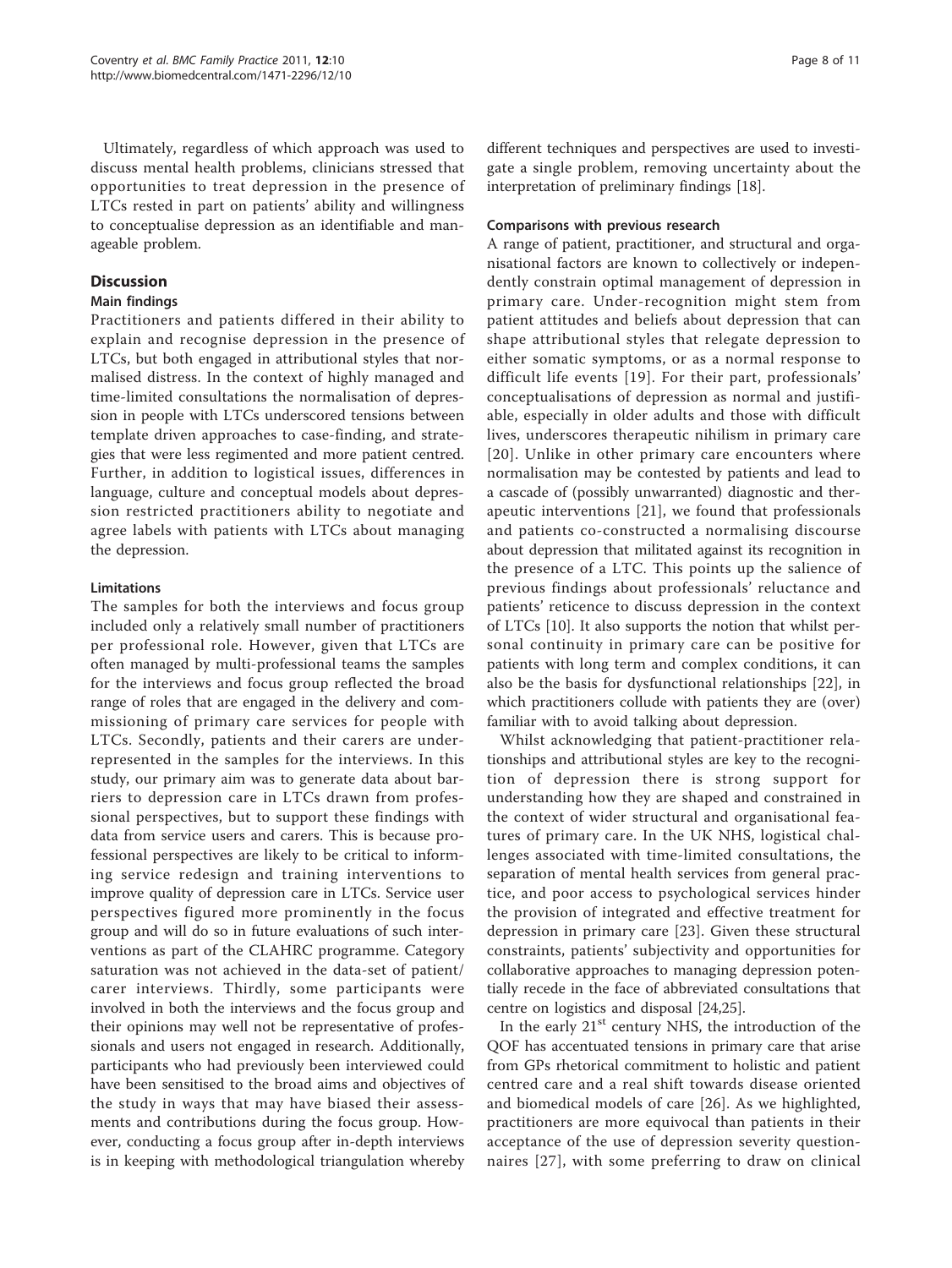<span id="page-8-0"></span>intuition and more patient centred approaches to diagnosis. But, despite practitioners' espousal of patient centredness, we found that in the context of consultations for LTCs, the QOF fostered reductionist strategies through the use of depression screening questionnaires. During annual physical check-ups, discussion of depression may be pushed to the margins, creating barriers to more patient centred approaches to recognition and management. Whilst screening tools and checklists can confer advantages in time limited consultations, fee-forservice approaches such as the QOF can create barriers to negotiated strategies for managing depression in LTCs [[28\]](#page-9-0). This is echoed in work around primary care for LTCs where reductionist approaches driven by templates and fragmented division of labour marginalises the ability of practitioners to develop self-management dialogues with patients [\[29\]](#page-9-0).

# Implications - facilitating improved depression care in LTCs

Our work draws attention to two areas that are candidates for intervention: i) optimising patient-practitioner interactions during consultations to elicit shared understanding about the presence of depression in LTCs and ii) reconfiguring the structure and organisation of primary care services to facilitate collaborative management strategies for depression in LTCs.

Educational interventions that focus on implementation of guidelines have demonstrated limited success in primary care [[30\]](#page-9-0). Rather than design more skills based training centred on technical proficiency and knowledge acquisition we would support the notion that it is first important to understand how GPs (and other practitioners) conceptualise and explain depression as these formulisations are likely to shape their approach to diagnosis and management [[31\]](#page-9-0). This points to developing training and educational interventions that support practitioners to draw on their expertise and knowledge in ways that allow them to articulate and craft explanations about symptoms in partnership with patients [\[32](#page-9-0)]. Importantly, training that facilitates a more critical and self-aware approach to explanation need not focus on language differences between patients and practitioners. Rather, the focus here should be on how to support practitioners to engage with and empower patients through shared conceptual language.

Although we did not exclusively focus on issues related to minority groups, many of the professional participants in this study expressed frustration about their inability to effectively use tools such as the PHQ to identify depression among patients drawn from immigrant and minority ethnic groups. However, when working with patients from BME communities, much depression work need not focus on translation of tools and words alone, but focus instead on negotiating an agreed path through multiple and contested perspectives on emotional distress [[33\]](#page-9-0). Metaphors and figurative language may be important tools to do this [\[34\]](#page-9-0), especially when working with BME patients [\[35\]](#page-9-0).

To be effective however, training interventions need to be delivered alongside organisational and systemic changes to the delivery of depression care for people with LTCs. Furthermore, remodelling the organisation of depression care is more likely to be effective when underpinned and guided by mature and theoretically informed frameworks [\[36\]](#page-9-0). Given that multi-morbidity is common in primary care there is growing awareness that financial incentives and guidelines that lead to an emphasis on single diseases should be displaced by more generic models of care, such as the Chronic Care Model [[37\]](#page-9-0). Originating in the United States, the chronic care model appeals to whole system perspectives in which health care systems are seen as the main barrier to delivering effective treatments for LTCs. Successful elements of the chronic care model include collaborative problem determination and goal setting and better self-management support. The Improving Mood Promoting Access to Collaborative Treatment programme has demonstrated that an adapted chronic care model can improve depression in older adults [\[38](#page-9-0)]. Whilst the TEAMcare study has shown that collaborative care that draws on the principles of the chronic care model significantly improves depression and medical outcomes in people with CHD and diabetes [\[39\]](#page-9-0). There is now scope for extending the chronic care model to improve depression care among people with a range of LTCs [[40](#page-10-0)], which is the next step of the CLAHRC programme.

#### Conclusion

Barriers to detecting and managing depression in LTCs relate to patients' and practitioners' failure to recognise depression, a propensity to normalise distress in the face of LTCs, and the way highly performance managed environments in primary care militate against shared understandings about depression. Improvements in the quality of care for depression in people with LTCs are likely to follow on from interventions and service redesign that support and facilitate practitioners to engage patients in more collaborative management strategies.

#### Additional material

[Additional file 1: C](http://www.biomedcentral.com/content/supplementary/1471-2296-12-10-S1.DOC)LAHRC Interview topic guide - patients. Topic guide used with patients and carers during in-depth interviews.

[Additional file 2: C](http://www.biomedcentral.com/content/supplementary/1471-2296-12-10-S2.DOC)LAHRC Interview topic guide - Professionals. Description: Topic guide used with professionals during in-depth interviews.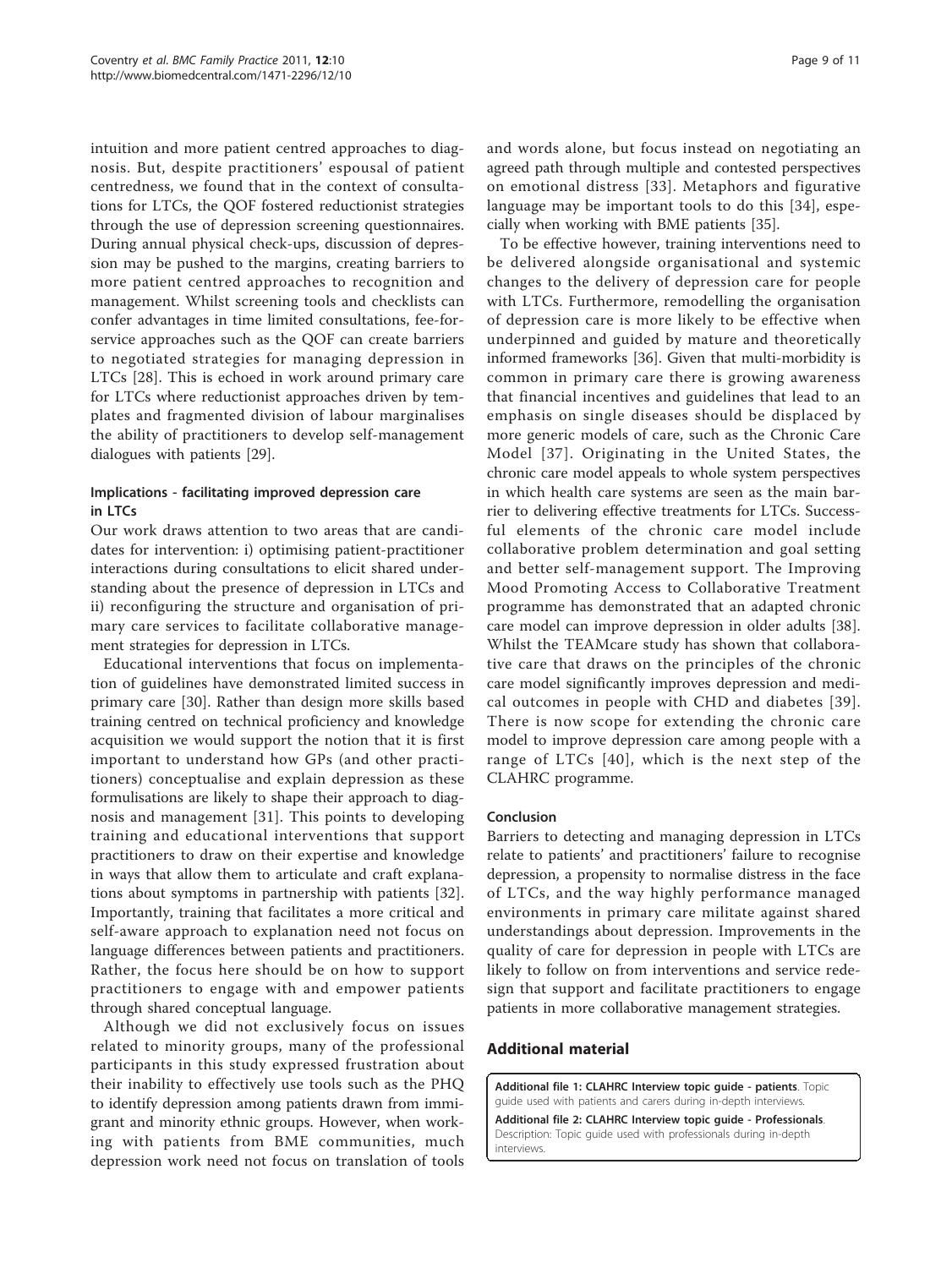#### <span id="page-9-0"></span>Acknowledgements

This project was funded from the NIHR Collaboration for Leadership in Applied Health Research and Care for Greater Manchester. The views expressed in this article are those of the authors and not necessarily those of the NIHR.

We thank members of the NIHR School of Primary Care Research at the University of Manchester for comments on earlier drafts of this paper. Thanks to the GM CLAHRC team who contributed to the focus group: Professor Karina Lovell, Professor Linda Gask and Dr Waquas Waheed.

#### Authors' contributions

PC, RH and CCG designed the study; PC and RH collected and analysed the data and drafted the paper. CCG analysed the data and contributed to writing the paper. CG and AC collected focus group data, and with CB and CD contributed to writing the paper. All authors read and approved the manuscript.

#### Competing interests

The authors declare that they have no competing interests.

#### Received: 25 August 2010 Accepted: 22 March 2011 Published: 22 March 2011

#### References

- Moussavi S, Chatterji S, Verdes E, Tandon A, Patel V, Ustun B: [Depression,](http://www.ncbi.nlm.nih.gov/pubmed/17826170?dopt=Abstract) [chronic disease, and decrements in health: results from the World](http://www.ncbi.nlm.nih.gov/pubmed/17826170?dopt=Abstract) [Health Surveys.](http://www.ncbi.nlm.nih.gov/pubmed/17826170?dopt=Abstract) Lancet 2007, 370:851-858.
- 2. Arogonès E, Piñol JL, Labad A: Depression and physical comorbidity in primary care. J Psychsom Res 2007, 63:107-111.
- 3. McKellar JD, Humphreys K, Piette JD: [Depression increases diabetes](http://www.ncbi.nlm.nih.gov/pubmed/15208846?dopt=Abstract) [symptoms by complicating patients](http://www.ncbi.nlm.nih.gov/pubmed/15208846?dopt=Abstract)' self-care adherence. Diabetes Educ 2004, 30:485-492.
- DiMatteo MR, Lepper HS, Croghan TW: [Depression is a risk factor for](http://www.ncbi.nlm.nih.gov/pubmed/10904452?dopt=Abstract) [noncompliance with medical treatment. Meta-analysis of the effects of](http://www.ncbi.nlm.nih.gov/pubmed/10904452?dopt=Abstract) [anxiety and depression on patient adherence.](http://www.ncbi.nlm.nih.gov/pubmed/10904452?dopt=Abstract) Arch Intern Med 2000, 160:2101-2107.
- 5. Ziegelstein RC, Fauerbach JA, Stevens SS, Romanelli J, Richter DP, Bush DE: [Patients with depression are less likely to follow recommendations to](http://www.ncbi.nlm.nih.gov/pubmed/10871976?dopt=Abstract) [reduce cardiac risk during recovery from a myocardial infarction.](http://www.ncbi.nlm.nih.gov/pubmed/10871976?dopt=Abstract) Arch Intern Med 2000, 160:1818-1823.
- 6. Cepoiu M, McCusker J, Cole MG, Sewitch M, Belzile E, Ciampi A: Recognition of depression by non-psychiatric physicians–a systematic literature review and meta-analysis. J Gen Int Med 2008, 23:25-36.
- 7. National Collaborating Centre for Mental Health: NICE clinical guideline 91. Depression in adults with a chronic physical health problem. [\[http://www.nice.org.uk/nicemedia/live/12327/45909/45909.pdf](http://www.nice.org.uk/nicemedia/live/12327/45909/45909.pdf)].
- National Institute of Health and Clinical Excellence: Quick Reference Guide. Developing the clinical and health improvement indicators for the Quality and Outcomes Framework (QOF). [[http://www.nice.org.uk/media/](http://www.nice.org.uk/media/750/E1/QOFQRGLRFinal.pdf) [750/E1/QOFQRGLRFinal.pdf](http://www.nice.org.uk/media/750/E1/QOFQRGLRFinal.pdf)].
- 9. Kendrick T, Dowrick C, McBride A, Howe A, Clarke P, Maisey S, Moore M, Smith PW: [Management of depression in UK general practice in relation](http://www.ncbi.nlm.nih.gov/pubmed/19299475?dopt=Abstract) [to scores on depression severity questionnaires: analysis of medical](http://www.ncbi.nlm.nih.gov/pubmed/19299475?dopt=Abstract) [record data.](http://www.ncbi.nlm.nih.gov/pubmed/19299475?dopt=Abstract) BMJ 2009, 338:b750.
- 10. Chew-Graham CA, Hogg T: Patients with chronic physical illness and coexisting psychological morbidity: GPs' views on their role in detection and management. Primary Care Psychiatry 2002, 2:35-39.
- 11. Patton M: Qualitative Research and Evaluation Methods. 3 edition. Thousand Oaks, CA: Sage; 2002.
- 12. Ritchie J, Lewis J: Qualitative Research Practice. A guide for social science students and researchers London: Sage; 2003.
- 13. Pope C, Ziebland S, Mays N: [Qualitative research in healthcare. Analysing](http://www.ncbi.nlm.nih.gov/pubmed/10625273?dopt=Abstract) [qualitative data.](http://www.ncbi.nlm.nih.gov/pubmed/10625273?dopt=Abstract) BMJ 2000, 320:114-116.
- 14. Corbin J, Strauss A: Basics of Qualitative Research: Techniques and Procedures for Developing Grounded Theory. 3 edition. Thousand Oaks, CA: Sage; 2008.
- 15. Henwood KL, Pidgeon NF: [Qualitative research and psychological](http://www.ncbi.nlm.nih.gov/pubmed/1559146?dopt=Abstract) [theorizing.](http://www.ncbi.nlm.nih.gov/pubmed/1559146?dopt=Abstract) Br J Psychol 1992, 83:97-111.
- 16. Kroenke K, Spitzer RL, Williams JB: [The PHQ-9: validity of a brief](http://www.ncbi.nlm.nih.gov/pubmed/11556941?dopt=Abstract) [depression severity measure.](http://www.ncbi.nlm.nih.gov/pubmed/11556941?dopt=Abstract) J Gen Intern Med 2001, 16:606-613.
- 17. Newman CE, Kippax SC, Mao L, Rogers GD, Saltman DC, Kidd MR: [Features](http://www.ncbi.nlm.nih.gov/pubmed/19011172?dopt=Abstract) [of the management of depression in gay men and men with HIV from](http://www.ncbi.nlm.nih.gov/pubmed/19011172?dopt=Abstract) [the perspective of Australian GPs.](http://www.ncbi.nlm.nih.gov/pubmed/19011172?dopt=Abstract) Fam Pract 2009, 26:27-33.
- 18. Teddlie C, Tashakkori A: Foundations of Mixed Methods Research London: Sage: 2009
- 19. Kessler D, Lloyd K, Lewis G, Gray DP: [Cross sectional study of symptom](http://www.ncbi.nlm.nih.gov/pubmed/9974461?dopt=Abstract) [attribution and recognition of depression and anxiety in primary care.](http://www.ncbi.nlm.nih.gov/pubmed/9974461?dopt=Abstract) BMJ 1999, 318:436-440.
- 20. Burroughs H, Lovell K, Morley M, Baldwin R, Burns A, Chew-Graham C: 'Justifiable depression'[: how primary care professionals and patients](http://www.ncbi.nlm.nih.gov/pubmed/16476699?dopt=Abstract) [view late-life depression.](http://www.ncbi.nlm.nih.gov/pubmed/16476699?dopt=Abstract) Fam Pract 2006, 23:369-377.
- 21. Dowrick CF, Ring A, Humphris GM, Salmon P: [Normalisation of](http://www.ncbi.nlm.nih.gov/pubmed/15006120?dopt=Abstract) [unexplained symptoms by general practitioners: a functional typology.](http://www.ncbi.nlm.nih.gov/pubmed/15006120?dopt=Abstract) Br J Gen Pract 2004, 54:165-170.
- 22. Ridd M, Shaw A, Salisabury C: '[Two sides of the coin](http://www.ncbi.nlm.nih.gov/pubmed/16595543?dopt=Abstract)' the value of [personal continuity to GPs: a qualitative interview study.](http://www.ncbi.nlm.nih.gov/pubmed/16595543?dopt=Abstract) Fam Pract 2006, 23:461-468.
- 23. Telford R, Hutchinson A, Jones R, Rix A, Howe A: [Obstacles to effective](http://www.ncbi.nlm.nih.gov/pubmed/11818349?dopt=Abstract) [treatment of depression: a general practice perspective.](http://www.ncbi.nlm.nih.gov/pubmed/11818349?dopt=Abstract) Fam Pract 2002, 19:45-52.
- 24. Rogers A, May C, Oliver D: Experiencing depression, experiencing the depressed: The separate worlds of patients and doctors. J Ment Health 2001, 10:317-333.
- 25. May CM, Allison G, Chapple A, Chew-Graham C, Dixon C, Gask L, Graham RH, Rogers A, Roland M: Framing the doctor-patient relationship in chronic illness: a comparative study of general practitioners accounts. Sociol Health Illn 2004, 2:135-158.
- 26. Checkland K, Harrison S, McDonald R, Grant S, Campbell S, Guthrie B: [Biomedicine, holism and general medical practice: responses to the](http://www.ncbi.nlm.nih.gov/pubmed/18444956?dopt=Abstract) [2004 General Practitioner contract.](http://www.ncbi.nlm.nih.gov/pubmed/18444956?dopt=Abstract) Sociol Health Illn 2008, 30:788-803.
- 27. Dowrick C, Leydon GM, McBride A, Howe A, Burgess H, Clarke P, Maisey S, Kendrick T: Patients' and doctors' [views on depression severity](http://www.ncbi.nlm.nih.gov/pubmed/19299474?dopt=Abstract) [questionnaires incentivised in UK quality and outcomes framework:](http://www.ncbi.nlm.nih.gov/pubmed/19299474?dopt=Abstract) [qualitative study.](http://www.ncbi.nlm.nih.gov/pubmed/19299474?dopt=Abstract) BMJ 2009, 338:b663.
- Thomas-MacLean R, Stoppard J, Miedema B, Tatemichi S: Diagnosing depression. There is no blood test. Can Fam Physician 2005, 5:1102-1103.
- 29. Blakeman T, Bower P, Reeves D, Chew-Graham C: [Bringing self](http://www.ncbi.nlm.nih.gov/pubmed/20444765?dopt=Abstract)[management into clinical view: a qualitative study of long-term](http://www.ncbi.nlm.nih.gov/pubmed/20444765?dopt=Abstract) [condition management in primary care consultations.](http://www.ncbi.nlm.nih.gov/pubmed/20444765?dopt=Abstract) Chronic Illn 2010, 6:136-150.
- 30. Gilbody S, Whitty P, Grimshaw J, Thomas R: [Educational](http://www.ncbi.nlm.nih.gov/pubmed/12813120?dopt=Abstract) and [organizational interventions to improve the management of depression](http://www.ncbi.nlm.nih.gov/pubmed/12813120?dopt=Abstract) [in primary care: a systematic review.](http://www.ncbi.nlm.nih.gov/pubmed/12813120?dopt=Abstract) JAMA 2003, 289:3145-3151.
- 31. Chew-Graham CA, Mullin S, May CR, Hedley S, Cole H: [Managing](http://www.ncbi.nlm.nih.gov/pubmed/12429666?dopt=Abstract) [depression in primary care: another example of the inverse care law?](http://www.ncbi.nlm.nih.gov/pubmed/12429666?dopt=Abstract) Fam Pract 2002, 19:632-637.
- 32. Salmon P: [Conflict, collusion or collaboration in consultations about](http://www.ncbi.nlm.nih.gov/pubmed/17428634?dopt=Abstract) [medically unexplained symptoms: the need for a curriculum of medical](http://www.ncbi.nlm.nih.gov/pubmed/17428634?dopt=Abstract) [explanation.](http://www.ncbi.nlm.nih.gov/pubmed/17428634?dopt=Abstract) Patient Educ Couns 2007, 67:246-254.
- 33. Furler J, Kokanovic R, Dowrick C, Newton D, Gunn J, May C: [Managing](http://www.ncbi.nlm.nih.gov/pubmed/20458106?dopt=Abstract) [depression among ethnic communities: A qualitative study.](http://www.ncbi.nlm.nih.gov/pubmed/20458106?dopt=Abstract) Ann Fam Med 2010, 8:231-236.
- Bachman J, Swenson S, Reardon ME, Miller D: [Patient self-management in](http://www.ncbi.nlm.nih.gov/pubmed/16215659?dopt=Abstract) [the primary care treatment of depression.](http://www.ncbi.nlm.nih.gov/pubmed/16215659?dopt=Abstract) Adm Policy Ment Health 2006, 33:76-85.
- 35. Ivbijaro G: WONCA'[s culturally sensitive depression guideline: cultural](http://www.ncbi.nlm.nih.gov/pubmed/16392775?dopt=Abstract) [metaphors in depression.](http://www.ncbi.nlm.nih.gov/pubmed/16392775?dopt=Abstract) Eur J Gen Pract 2005, 11:46-47.
- 36. Gunn JM, Palmer V, Dowrick CF, Herrman HE, Griffiths FE, Kokanovic R, Blashki GA, Hegarty KL, Johnson CL, Potiriadis M, May CR: [Embedding](http://www.ncbi.nlm.nih.gov/pubmed/20687962?dopt=Abstract) [effective depression care: using theory for primary care organisational](http://www.ncbi.nlm.nih.gov/pubmed/20687962?dopt=Abstract) [and systems change.](http://www.ncbi.nlm.nih.gov/pubmed/20687962?dopt=Abstract) Implement Sci 2010, 5:62.
- 37. Smith SM, O'Dowd T: [Chronic diseases: what happens when they come](http://www.ncbi.nlm.nih.gov/pubmed/17394728?dopt=Abstract) [in multiples?](http://www.ncbi.nlm.nih.gov/pubmed/17394728?dopt=Abstract) Br J Gen Pract 2007, 57:268-270.
- 38. Lin EH, Katon W, Von Korff M, Tang L, Williams JW Jr, Kroenke K, Hunkeler E, Harpole L, Hegel M, Arean P, Hoffing M, Della Penna R, Langston C, Unützer J, IMPACT Investigators: [Effect of improving depression care on](http://www.ncbi.nlm.nih.gov/pubmed/14612479?dopt=Abstract) [pain and function among older adults with arthritis: a randomized](http://www.ncbi.nlm.nih.gov/pubmed/14612479?dopt=Abstract) [controlled trial.](http://www.ncbi.nlm.nih.gov/pubmed/14612479?dopt=Abstract) JAMA 2003, 290:2428-2434.
- 39. Katon WJ, Lin EH, Von Korff M, Ciechanowski P, Ludman E, Young B, Peterson D, Rutter CM, McGregor M, McCulloch D: [Collaborative care for](http://www.ncbi.nlm.nih.gov/pubmed/21190455?dopt=Abstract)